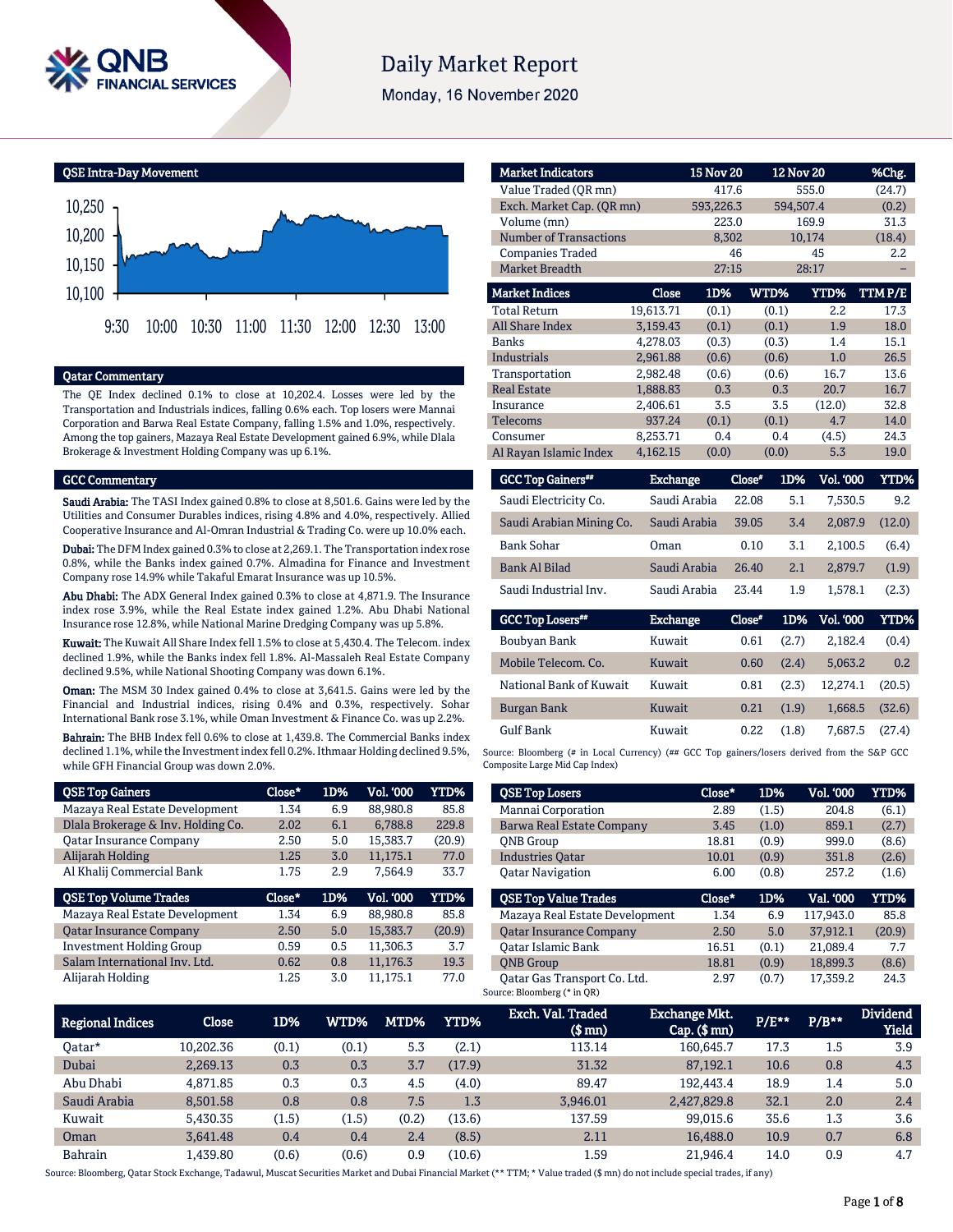### Qatar Market Commentary

- The QE Index declined 0.1% to close at 10,202.4. The Transportation and Industrials indices led the losses. The index fell on the back of selling pressure from Qatari, GCC and Arab shareholders despite buying support from Foreigners shareholders.
- Mannai Corporation and Barwa Real Estate Company were the top losers, falling 1.5% and 1.0%, respectively. Among the top gainers, Mazaya Real Estate Development gained 6.9%, while Dlala Brokerage & Investment Holding Company was up 6.1%.
- Volume of shares traded on Sunday rose by 31.3% to 223.0mn from 169.9mn on Thursday. However, as compared to the 30-day moving average of 273.8mn, volume for the day was 18.6% lower. Mazaya Real Estate Development and Qatar Insurance Company were the most active stocks, contributing 39.9% and 6.9% to the total volume, respectively.

| <b>Overall Activity</b>        | Buy %* | Sell %* | Net (QR)         |
|--------------------------------|--------|---------|------------------|
| Qatari Individuals             | 53.13% | 55.93%  | (11, 724, 201.6) |
| <b>Oatari Institutions</b>     | 15.05% | 16.74%  | (7,053,146.8)    |
| Oatari                         | 68.18% | 72.68%  | (18,777,348.4)   |
| <b>GCC</b> Individuals         | 0.65%  | 0.94%   | (1, 191, 781.6)  |
| <b>GCC</b> Institutions        | 1.01%  | 2.37%   | (5,701,916.6)    |
| GCC                            | 1.66%  | 3.31%   | (6,893,698.2)    |
| Arab Individuals               | 12.97% | 14.86%  | (7,891,242.7)    |
| Arab                           | 12.97% | 14.86%  | (7,891,242.7)    |
| Foreigners Individuals         | 4.92%  | 5.65%   | (3,033,194.5)    |
| <b>Foreigners Institutions</b> | 12.27% | 3.50%   | 36,595,483.8     |
| <b>Foreigners</b>              | 17.19% | 9.15%   | 33,562,289.2     |

Source: Qatar Stock Exchange (\*as a % of traded value)

## Earnings Releases

| <b>Company</b>                                         | Market         | <b>Currency</b> | Revenue (mn)<br>302020 | % Change<br>YoY | <b>Operating Profit</b><br>(mn) 302020 | % Change<br>YoY          | <b>Net Profit</b><br>(mn) 302020 | % Change<br>YoY |
|--------------------------------------------------------|----------------|-----------------|------------------------|-----------------|----------------------------------------|--------------------------|----------------------------------|-----------------|
| <b>Gulf Navigation Holding</b>                         | Dubai          | <b>AED</b>      | 43.4                   | $-2.8%$         | 1.9                                    | N/A                      | (11.5)                           | N/A             |
| Nass Corporation.                                      | <b>Bahrain</b> | <b>BHD</b>      | 37.2                   | $-0.5%$         |                                        |                          | 2.5                              | N/A             |
| <b>United Gulf Holding Company</b>                     | <b>Bahrain</b> | <b>USD</b>      | 102.5                  | $-39.3%$        | $\overline{\phantom{0}}$               | $\overline{\phantom{m}}$ | (45.6)                           | N/A             |
| Bahrain Ship Repairing &<br><b>Engineering Company</b> | <b>Bahrain</b> | <b>BHD</b>      | 1.4                    | $-33.8%$        |                                        | $\overline{\phantom{0}}$ | 0.3                              | $-52.2%$        |
| Bahrain Commercial Facilities Co.                      | <b>Bahrain</b> | <b>BHD</b>      |                        |                 | 7.8                                    | $-35.8%$                 | 0.5                              | $-89.7%$        |
| <b>SICO</b>                                            | <b>Bahrain</b> | <b>BHD</b>      | 3.8                    | 121.4%          |                                        | $\overline{\phantom{0}}$ | 1.6                              | 119.5%          |
| <b>GFH Financial Group</b>                             | Bahrain        | <b>USD</b>      | 67.6                   | $-21.3%$        |                                        | -                        | 8.1                              | $-59.1%$        |
| Solidarity Bahrain                                     | <b>Bahrain</b> | <b>BHD</b>      | -                      | -               |                                        |                          | 2.0                              | 4.2%            |

Source: Company data, DFM, ADX, MSM, TASI, BHB

# News

### Qatar

 Qatar Petroleum announces successful integration of Muntajat into Qatar Petroleum's operations – Qatar Petroleum has announced successful integration of Qatar Chemical and Petrochemical Marketing and Distribution Company (Muntajat) into Qatar Petroleum. Qatar Petroleum stated, this is part of its strategic efforts to strengthen Qatar's downstream capabilities and enhance its global competitive position in the downstream sector. With this integration, Muntajat will continue to exist as a legal entity, while Qatar Petroleum has been appointed as its marketing agent. This milestone follows Qatar Petroleum's announcement of June this year, in which it stressed that the integration will involve leveraging the combined set of human, technical, commercial, and financial capabilities of both entities, enabling Muntajat to expand its reach through Qatar Petroleum's global footprint. HE the Minister of State for Energy Affairs, Saad bin Sherida Al-Kaabi also President and CEO of Qatar Petroleum, described the integration as another successful landmark on the road to achieving our strategic objectives. Al-Kaabi added, "We look forward to further enhancing Qatar

Petroleum's capabilities through our combined talent, experience and capabilities that will eventually benefit our worldwide network of downstream customers and keep us as the partner of choice providing superior high quality products and excellence in customer service." This integration marks another step towards achieving one of Qatar Petroleum's strategic objectives of becoming a leader in the global downstream industry, Qatar Petroleum stated. (Gulf-Times.com)

 CWQ: Qatar has 575,000 square meters of gross leasable area under construction in six retail developments – Qatar has 575,000 square meters of gross leasable area (GLA) under construction in six retail developments, which will open over the next three years, according to Cushman and Wakefield Qatar (CWQ). There is currently in the region of 1.3mn square meters of GLA in Doha's 18 largest destination malls, with overall supply in Qatar, including small neighborhood malls, now at more than of 1.5mn square meters, CWQ said in its report. The organized retail supply has increased by more than 100% since 2015, with Doha Festival City and Mall of Qatar providing almost half a million square meters of leasable accommodation, it said.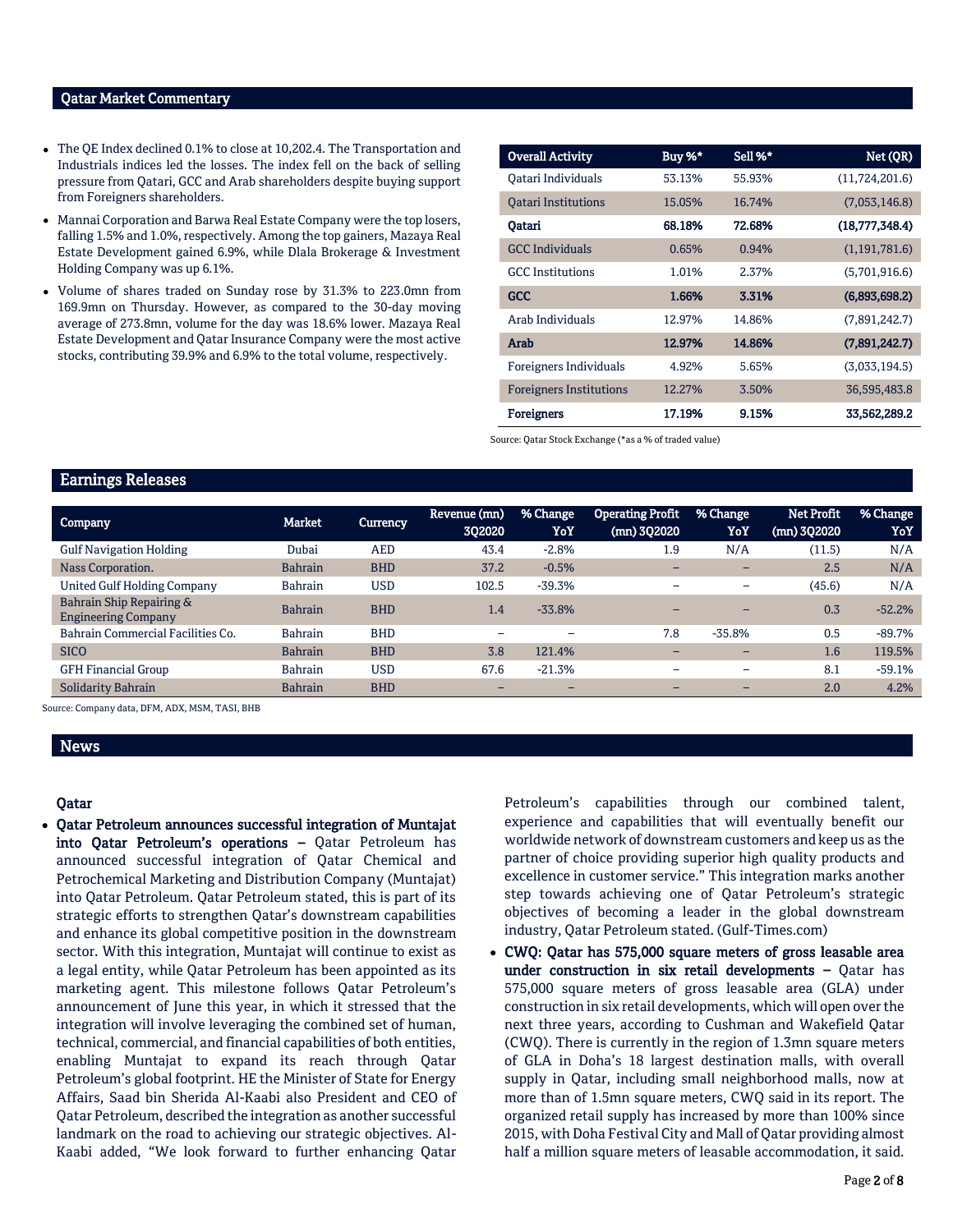Doha Festival City comprised 17% of Qatar's organized supply of retail mall at the end of 3Q2020; Mall of Qatar (14%), Villaggio and City Center (9% each), Tawar Mall (6%), Landmark (4%) and others (41%). CWQ said the recent increase in retail accommodation has transformed Qatar's organized retail real estate market from being undersupplied to being oversupplied, which has impacted on occupancy rates and rental values, it said. (Gulf-Times.com)

 Manateq signs service hub facilities, rental management agreement with Waseef Asset Management Company – Manateq has signed an agreement with Qatar's Waseef Asset Management Company (Waseef) to provide facilities and rental management of all the commercial and residential assets in seven service hubs across all its logistics parks. As per the agreement, Waseef will now manage the rental affairs of all investors' commercial and accommodation assets in the service hubs in Manateq's Jery Al Summar, Birkat Al Awamer, Aba Saleel, and Al Wakrah logistics parks, which are designed as gateways to fast-track economic diversity and business growth throughout Qatar and beyond. (Gulf-Times.com)

# International

- Asia forms world's biggest trade bloc, a China-backed group excluding US – Fifteen Asia-Pacific economies formed the world's largest free trade bloc on Sunday, a China-backed deal that excludes the US, which had left a rival Asia-Pacific grouping under President Donald Trump. The signing of the Regional Comprehensive Economic Partnership (RCEP) at a regional summit in Hanoi, is a further blow to the group pushed by former US president Barack Obama, which his successor Trump exited in 2017. Amid questions over Washington's engagement in Asia, RCEP may cement China's position more firmly as an economic partner with Southeast Asia, Japan and Korea, putting the world's second-biggest economy in a better position to shape the region's trade rules. The United States is absent from both RCEP and the successor to the Obama-led Trans-Pacific Partnership (TPP), leaving the world's biggest economy out of two trade groups that span the fastest-growing region on earth. By contrast, RCEP could help Beijing cut its dependence on overseas markets and technology, a shift accelerated by a deepening rift with Washington, said Iris Pang, ING chief economist for Greater China. RCEP groups the 10-member Association of Southeast Asian Nations (ASEAN), China, Japan, South Korea, Australia and New Zealand. It aims in coming years to progressively lower tariffs across many areas. The deal was signed on the sidelines of an online ASEAN summit held as Asian leaders address tensions in the South China Sea and tackle plans for a postpandemic economic recovery in a region where US-China rivalry has been rising. (Reuters)
- UK, Ireland say breakthrough needed in Brexit talks this week There has to be a breakthrough this week on a post-Brexit trade agreement, British and Irish ministers said on Sunday, as London's top negotiator went back into talks saying progress had been made in recent days. Without a deal, around \$1tn worth of trade would be at risk of disruption through tariffs and tougher rules after the December 31 expiry of Britain's transition period for leaving the European Union. That would deliver a fresh economic shock just as Britain and the EU are struggling to contain the economic fallout from the COVID-19 pandemic.

"This needs to be a week when things move, when we break through some of these difficult issues and get a resolution and at least have some sort of headlines, if you like, of an agreement," British environment secretary George Eustice told Sky News on Sunday. Irish foreign minister Simon Coveney said time was running out for a deal. "We have got to make big progress this week," Coveney told Sky. "This is very difficult but it is also very doable." (Reuters)

- Small UK manufacturers left in dark over Brexit plans Nearly half of small and medium-sized British manufacturers have no idea how the end of the Brexit transition period at the end of this year will affect their business, a survey showed. Less than seven weeks before a transition period ends and Britain completes its Brexit journey out of bloc, London and Brussels have stepped up negotiations for a deal that would protect nearly 1tn Dollars of trade from disruption. The survey from consultancies South West Manufacturing Advisory Service (SWMAS) and the Manufacturing Growth Program underlined the uncertainty around Britain's future trade ties with the European Union, at a time when many companies are struggling with COVID-19 restrictions. Some 47% of manufacturers surveyed said they did not know what the end of the transition would mean for their business, while 32% said it would hinder their recovery. Only 3% predicted a boost. Official data published last week showed manufacturing output in Britain stood 8% lower in September than its pre-pandemic level. But the survey showed optimism has started to return. The share of manufacturers expecting turnover and employment to rise in the next six months outweighed those expecting a fall for the first time in three quarters. The survey of 409 companies was conducted through October. (Reuters)
- Rightmove: UK house prices dip as sellers eye end of tax break -Asking prices for British houses edged down in November as sellers sought to offload their properties ahead of the expiry in March of a tax break, according to a survey published on Monday by property website Rightmove. Prices fell by 0.5% in November from October when they jumped by the most in more than four years, Rightmove said. In July, finance minister Rishi Sunak suspended purchase taxes for homes costing up to 500,000 Pounds (\$658,000) until the end of March 2021 in an attempt to shore up Britain's coronavirus-battered economy. The move helped to stoke a strong recovery in the housing market after the country's first coronavirus lockdown, and mortgage lender Halifax said house price in October recorded their biggest annual increase since 2016, up 7.5%. The housing market remains open, despite new, broader restrictions across the UK. Rightmove said it saw an initial drop in people using its website after a four-week lockdown was announced for England, but during its first six days demand was up 49% on a year earlier. Other measures of the housing market have also shown a surge in activity in recent months as people sought bigger properties after their lockdown experiences as well as the tax cut. Analysts say the market is likely to slow in 2021 when unemployment is forecast to rise sharply. (Reuters)
- Japan GDP grows most on record after COVID-induced recession – Japan's economy grew at the fastest pace on record in the third quarter, rebounding sharply from its biggest postwar slump, as improved exports and consumption showed the country is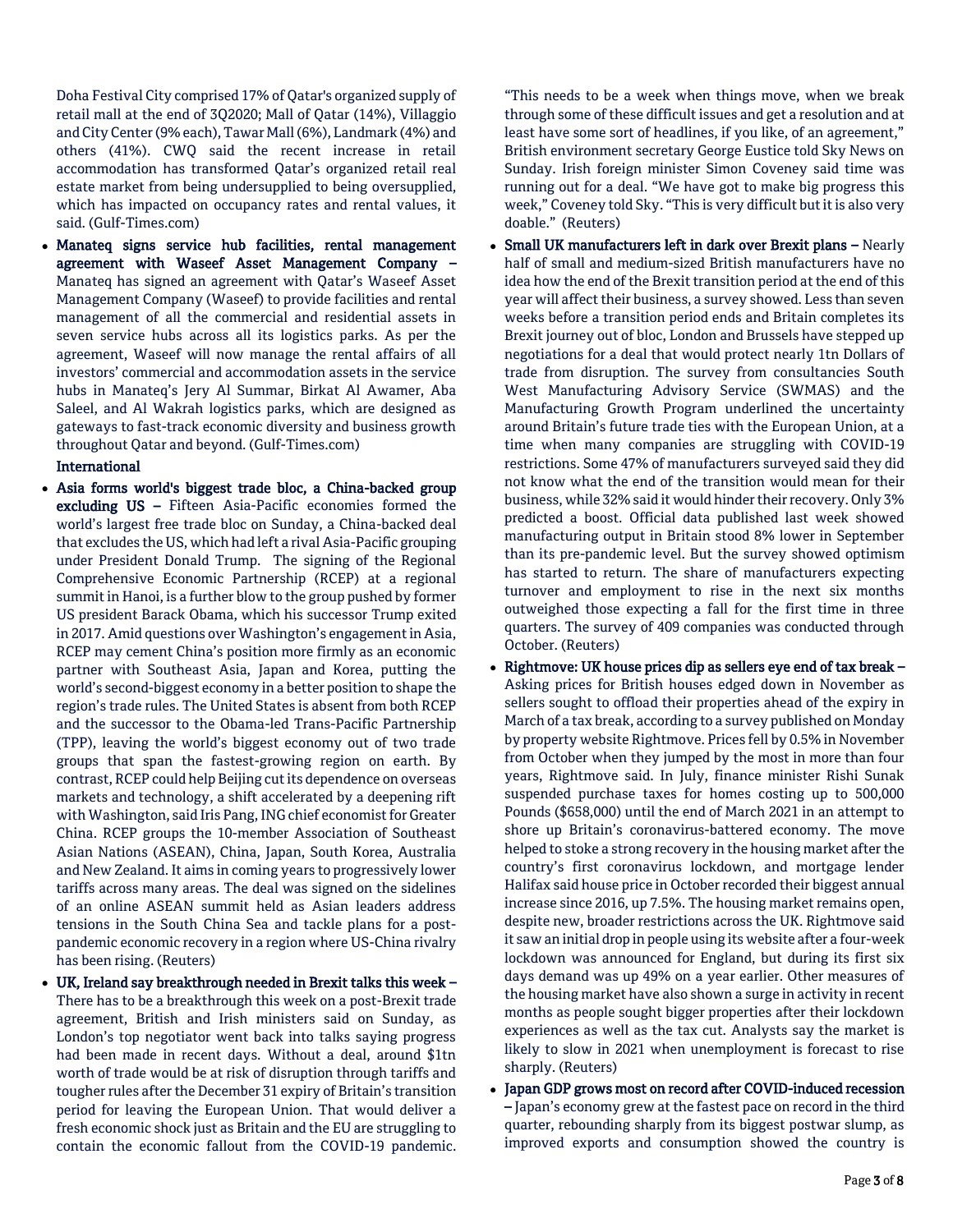recovering from damage caused by the coronavirus pandemic. Still, many analysts expect any further rebound in the economy to be more moderate as persistent weakness in consumption and a resurgence in infections at home and abroad clouds the outlook. The 21.4% expansion in gross domestic product (GDP) beat a median market forecast for an 18.9% gain, Cabinet Office data showed. It marked the first increase in four quarters and followed a 28.8% plunge in April-June. The result was the biggest expansion under comparable data going back to 1980. The lingering impacts from the COVID-19 pandemic would likely force the Bank of Japan to extend its corporate funding program beyond its March deadline by year-end or January, after it examines demand from firms hit by the health crisis, she added. On a QoQ basis, the economy grew 5.0%, faster than forecasts of 4.4%, pulling out of recession. Private consumption, which makes up more than half of the economy, rose 4.7% in July-September from the previous quarter, rebounding from a plunge in April-June blamed on lockdown measures aimed at preventing the spread of the virus. It was the first gain in consumption in four quarters and marked the fastest jump since comparable data began in 1980, led by dining out, leisure activities and automobile demand, a Cabinet Office official said. (Reuters)

- Japan's economy expands annualized 21.4% in July-September, rebounds from COVID-19 slump – Japan's economy grew an annualized 21.4% in July-September, data showed on Monday, rebounding sharply from the previous quarter's record postwar slump in a sign the country is emerging from the damage caused by the COVID-19 pandemic. The preliminary reading for thirdquarter gross domestic product (GDP) beat economists' median estimate of a 18.9% gain. (Reuters)
- China's Xi calls for further development of Yangtze economic belt – China's President Xi Jinping has called for further development of the Yangtze River economic belt as part of the country's "dual circulation" strategy, the official Xinhua news agency said on Sunday. Xi first raised the concept of dual circulation in May this year, amid a rift with the US, and later explained China would rely mainly on "internal circulation" - the domestic cycle of production, distribution, and consumption -for its development, supported by "external circulation." Speaking in Nanjing, capital of Jiangsu province, on Saturday, Xi said provinces and cities along Asia's longest river - which flows from west to east China - should promote "coordinated development" and "guide the orderly transfer of capital, technology and laborintensive industries in (Yangtze river) downstream regions to upstream and midstream regions." They should also "actively open their markets to the world," he said, according to Xinhua. The sprawling Yangtze economic belt spans 11 Chinese provincial-level regions and covers around 2.1mn square kilometers, accounting for 21% of China's total land area and more than 40% of its population, according to state media. (Reuters)
- National Statistics Bureau: China's fourth-quarter economic growth will accelerate from third quarter – China's fourthquarter economic growth will accelerate from the third quarter, Fu Linghui, spokesman of the National Statistics Bureau said. Consumption prospects are improving, with the services industry showing good recovery momentum, Fu told reporters in a press conference. The latest data showed on Monday that

China's industrial output rose at a faster-than-expected pace in October, while the recovery in retail sales came in slower than expected. (Reuters)

- China's October factory output grows faster-than-expected China's industrial output rose at a faster-than-expected pace in October, while retail sales continued to recover albeit at a slower-than-forecast pace as the world's second-largest economy emerged from its COVID-19 slump. Industrial output climbed 6.9%% in October from a year earlier, data from the National Statistics Bureau showed on Monday, in line with September's gain. Analysts polled by Reuters had expected a 6.5% rise. After the pandemic paralyzed huge swathes of the economy this year, the industrial sector has staged an impressive turnaround, helped by resilient exports. Now, with coronavirus largely under control in China, consumers are opening up their wallets again in a further boost to economic activity. Retail sales rose 4.3% on-year, missing analysts' forecasts for 4.9% growth but faster than a 3.3% increase in September. China's auto industry reported robust 12.5% growth in October vehicle sales thanks to surging demand for electric cars and trucks. Domestic tourism also saw a strong rebound over the Golden Week holiday last month, although levels were still well short of last years. Fixed-asset investment rose 1.8% in January-October from the same period last year, compared with forecast 1.6% growth and a 0.8% increase in the first nine months of the year. (Reuters)
- China's new home price growth cools for 2nd straight month Chinese new home prices grew at a slower monthly pace in October, data showed on Monday, as market restrictions imposed in some big cities cooled the property sector despite a broader economic recovery. Average new home prices in 70 major cities rose 0.2% in October from a month earlier, the slowest monthly growth rate since March and down from September's 0.4% growth, according to Reuters calculations based on data released by the National Bureau of Statistics (NBS). Compared with the same month a year earlier, home prices rose 4.3% in October, easing slightly from September's 4.6% growth. China's massive property market recovered quickly from the coronavirus crisis earlier this year, due to cheaper credit and looser purchase restrictions in some cities. But with sales picking up steam, policymakers have taken a tougher stance since the start of the second half of the year, with regulators increasing scrutiny on financing activities of developers and buyers to prevent rampant growth in borrowing. The NBS data on Monday also showed the number of cities reporting monthly price increases for new homes fell to 45 out of 70 from 55 in September. (Reuters)
- India rate cuts bets fall as recovery gains hold, inflation stays high – Negative real rates in India and recovering growth alongside high inflation suggest its central bank has little room for more monetary stimulus, but policy is likely to stay accommodative, economists and analysts said. Industrial production in September grew for the first time in six months while green shoots are also visible in rising goods and services tax collections, higher energy consumption, and an uptick in the purchasing managers' index among other gauges. With inflation staying above 7% in October for a second straight month, well above the RBI's medium-term target of 4%, views that India is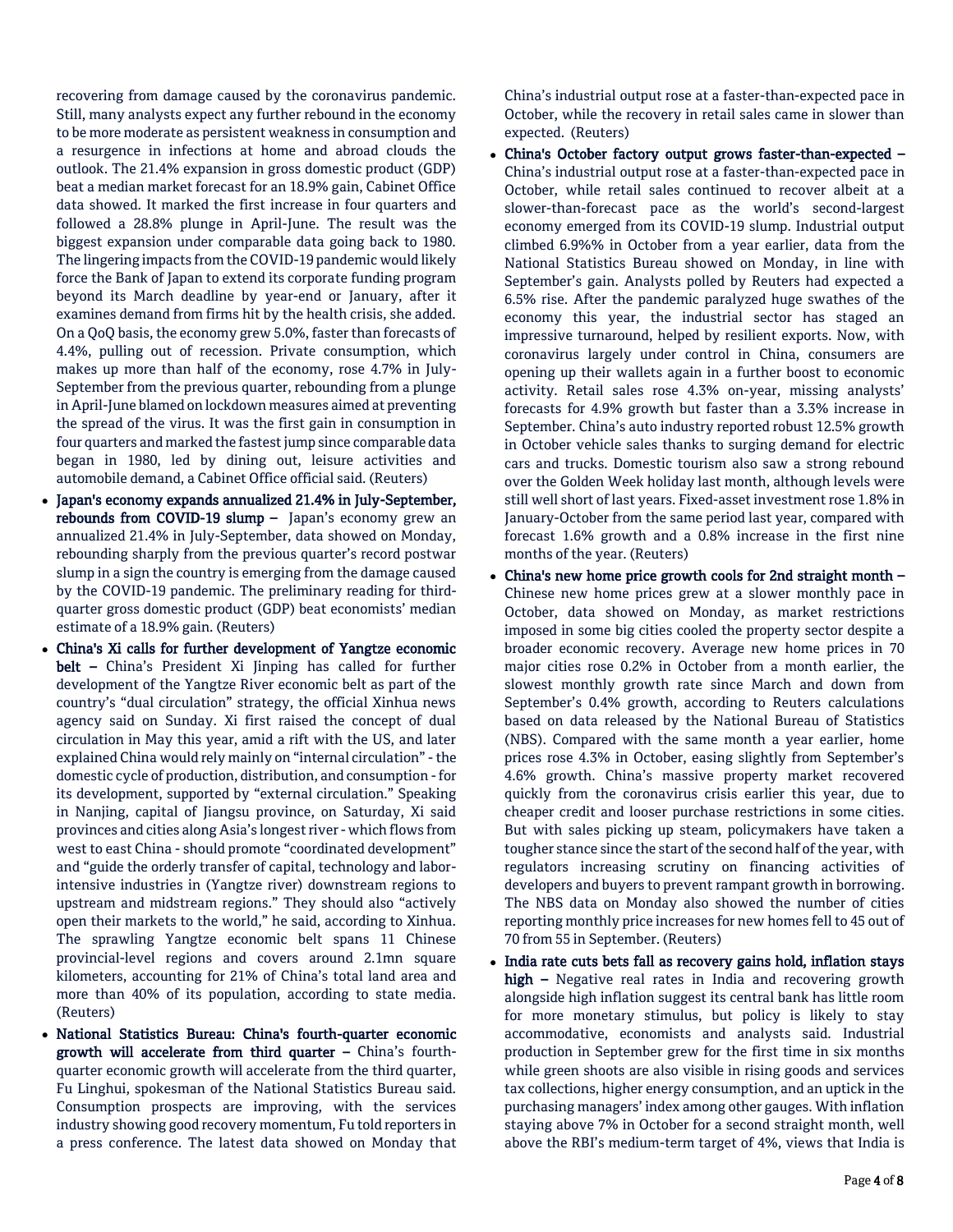near the end of the current rate cutting cycle have become more pronounced. Though the central bank is unable to hike rates due to the impact of the COVID-19 pandemic on economic activity, it would still be mindful of the long-term impact of negative real interest rates on the economy, economists believe. High inflation is a risk the RBI cannot afford to ignore, Nomura economists wrote in a note. The RBI said on Wednesday that prospects for economic recovery have brightened, a comment interpreted by some analysts that the bank may not need to do much more to boost growth. If the upturn is sustained over the next few months, the RBI said it expects the economy to break out of the contraction seen in the first two quarters and return to positive growth in the December quarter. Rating agency Moody's on Thursday revised its 2020/21 growth forecast to a 8.9% contraction from its earlier forecast of 9.6%, citing the steady decline in new and active COVID-19 cases since September. (Reuters)

### Regional

- Profits of Saudi Arabia's companies fall to \$45bn in 9M2020 Profits of companies listed within Tadawul's main index plunged by 47.38% yearly, equivalent to SR151.2bn, during the first nine months of the year. Net earnings of 172 listed companies amounted to SR167.95bn in the January-September period, compared with SR319.16bn in the year-ago period. The results were affected by the 48.6% drop in Saudi Aramco's profits to SR131.31bn during the period under review. A total of 12 listed companies achieved billions of profits during the nine-month period of the year, with profits of five of these companies growing, whereas earnings of seven others have dipped. On the other hand, five listed companies moved to more than a billion loss during the period from January to September of 2020. (Zawya)
- Saudi unemployment rate to dip below 7% by 2030 Ahmed Al-Rajhi, Minister of Human Resources and Social Development, said that the Kingdom is proceeding with the efforts of reducing the unemployment rate to less than 7% by 2030. Al-Rajhi said on Friday, in an interview with Al Ekhbariya TV channel, that the ministry's agreements with partner entities and supervisory ministries have created 420,000 job opportunities for Saudi men and women. The initiative of improving the contractual relationship launched recently by the ministry boosts the competitiveness of the Saudi workers to be equal to that of expats, the minister said, adding, that the move will offer more jobs for nationals. Al-Rajhi indicated that the Kingdom is among the G20 countries least-affected by COVID-19, noting that 15 initiatives were launched to sustain jobs during the pandemic period. (Zawya)
- Saudi Arabia's CPI rises 5.8% in October Saudi Arabia's consumer price index (CPI) rose by 5.8% on a YoY basis in October 2020, slightly above the previous month's rate of 5.7%. The rise of the CPI was pressured by the increase in prices of food and beverages by 13% and transport by 7%, considering the effect of the increase in the value-added tax (VAT) from 5% to 15% in July, official data showed on Sunday. When compared to September 2020, the inflation rate was up by 0.1%, driven by a 1.5% rise in communication prices, as prices of telephone and telefax services grew by 1.9%. (Bloomberg)
- Saudi Arabia's wholesale prices up 5.7% in October The Saudi wholesale price index (WPI) rose by 5.7% on a yearly basis in October 2020, down from 6% in the previous month. This increase was driven by higher prices of agriculture and fishery products by 16.8%, coupled with the overall impact of the increase of the value-added tax (VAT) from 5% to 15% in July, according to data by the General Authority for Statistics (GaStat). Meanwhile, prices of refined petroleum products fell by 19.1% yearly. On the other hand, prices of metal products, machinery and equipment went up by 13.3% whilst prices of food products, beverages, tobacco and textiles grew by 12.4%. MoM, the WPI inched up by 0.1% in October, attributed to a monthly increase of 5.5% in the prices of raw ores and minerals. (Bloomberg)
- Saudi Arabia's tourism ministry to offer new hotel licensing regulation soon – Investment advisor at the Saudi Ministry of Tourism, Abdul-Majeed bin Abdul Mohsen Al-Nasser, announced that a new hotel licensing regulation will be offered to the public within days. The Kingdom's Tourism Development Fund is about to launch a new financing programme for small and medium-sized enterprises (SMEs), to be available in the first quarter of 2021, Al-Nasser said during a remote meeting held by Asharqia Chamber, represented by the Qatif Business Council. He added that the fund has a special Board of Directors (BOD) responsible for approving financing operations that may exceed 50%. By 2030, the tourism ministry aims to contribute 10% to the GDP, increase the number of tourist visits to 100mn, provide around 1.6mn job opportunities, and support the local private sector while attracting foreign direct investment (FDI). Al-Nasser further noted that the 2030 tourism roadmap is divided into two main stages; the first one, named Discover Saudi Arabia, lasts until 2022 before mega-projects are launched, and the second one starts from 2022 to 2030, under the name, Live the Saudi Experience. (Bloomberg)
- Anaam International rights issue 89.10% subscribed Anaam International Holding Group (Anaam International) said a total of 8.019mn shares of the newly offered shares have been subscribed at a value of SR80.2mn. The company's rights issue was subscribed by 89.10%, according to a stock exchange statement on Sunday. The remaining shares, totalling 980,656 shares, will be offered to a number of institutional investors. Investment institutions will be allocated the remaining shares on a pro-rata basis. The remaining share amount, if any, will be purchased by the underwriter at the offering price. The company said the remaining offering process will take place from 17 to 18 November 2020. On 28 October, the company's EGM approved raising the capital by 600% or SR90mn via a rights issue to finance and implement future plans and projects. (Bloomberg)
- Tihama pens SR20mn loan deal with Samba Tihama Advertising and Public Relations Company (Tihama) on Sunday signed a credit facility agreement of SR20mn with Samba Financial Group (Samba). The two-year loan is guaranteed by a pledge of a banking deposit at Samba. The company will use the loan to restructure its financial commitments, provide non-cash facilities, and reduce financial costs during the upcoming periods. (Bloomberg)
- UAE sees 6% higher exports in the first eight months of 2020 The UAE's exports grew by 6% during the first eight months of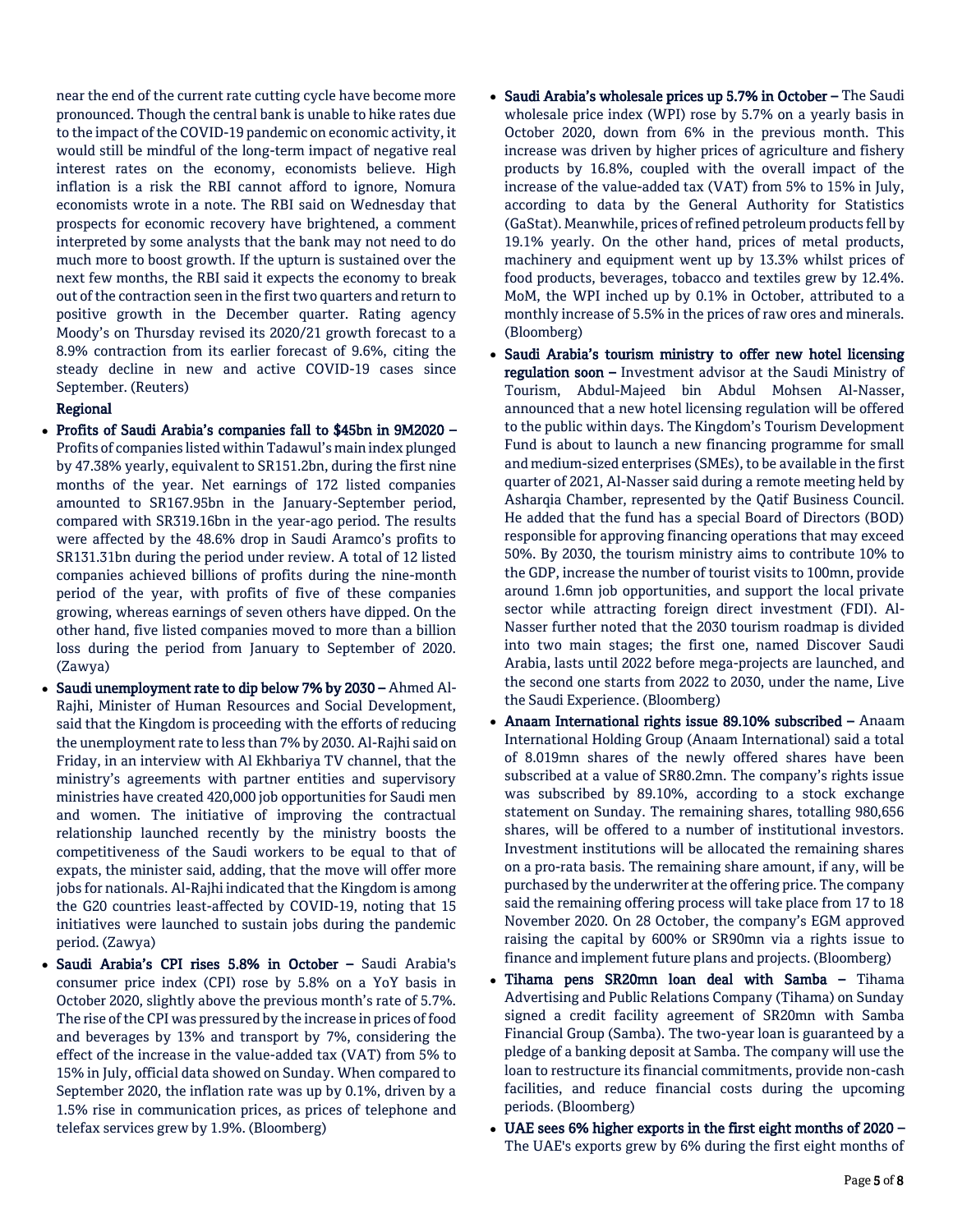2020, when compared to the same period of 2019, as shown by a study conducted by the UAE Ministry of Economy. The UAE's exports have contributed to 17.5% of the UAE's total non-oil foreign trade in the January-August period of 2020, up from 14.3% during the year-ago period, according to a press release on Sunday. Meanwhile, the UAE's trade deficit decreased to 5% in the first eight months of 2020 from 6% in the corresponding period of 2019. The total value of the UAE's non-oil foreign trade increased by 13.6% in August 2020, when compared to the same month of the earlier year, with a 46% rise in exports and 14.9% in imports. In the January-August period of 2020, the total value of the UAE's foreign trade retreated by 13.1%, when compared to the prior-year period. In August and July, China topped the UAE's non-oil trade partners, accounting for 11% of the total value of the UAE's non-oil foreign trade, followed by Saudi Arabia with 6.8% and India with 6.4%. (Bloomberg)

- UAE registers AED4.1bn trade surplus with Arab countries The UAE recorded AED4.1bn trade surplus with Arab countries during the first half of 2020, according to the latest data by the Federal Competitiveness and Statistics Authority (FCSA). The total value of the UAE's exports to the Arab countries reached around AED39.141bn in the January-June period of 2020, accounting for 26% of the total trade. Meanwhile, the UAE's imports and re-exports amounted to AED34.988bn and AED76.875bn, respectively. Meanwhile, the UAE registered around AED67.69bn trade with the Gulf countries, while the UAE's trade with other Arab states reached nearly AED48.3bn. Saudi Arabia topped the UAE's Arab trade partners with AED46.6bn in 1H2020. (Bloomberg)
- UAE expands 10-year golden visa to include PhD holders, doctors, engineers and other professionals – The UAE government has expanded its long-term residence visa to allow more professionals to live in the UAE for a 10-year period. "We approved today the granting of golden residency to residents for a period of ten years," Sheikh Mohammed bin Rashid Al Maktoum, Vice President, Prime Minister and the Ruler of Dubai, announced on Twitter on Sunday. The golden visa can be availed of by all holders of doctorate degrees, doctors, engineers in the fields of computer engineering, electronics, programming, electricity and biotechnology. The golden visa will also be granted to holders of specialised degrees in artificial intelligence, big data or epidemiology and viruses, as well as outstanding high school students in the country and their families. (Zawya)
- UAE leads MENA in ranking of world's most valuable, strongest nation brands - The UAE lead the way as the strongest and most valuable brand in the Middle East and Africa, MENA, and ranked 18th globally at AED2.45tn, according to the latest report by Brand Finance, the world's leading independent brand valuation consultancy. The ranking places the Emirates at 18th, a rise of two places from last year. Brand Finance measures the strength and value of the nation brands of 100 leading countries using a method based on the royalty relief mechanism employed to value the world's largest corporate brands. Every year, Brand Finance values 5,000 of the world's biggest brands. The 100 most valuable and strongest nation brands are included in the Brand Finance Nation Brands 2020 ranking. The annual report on the most valuable and strongest nation brands noted that the UAE has maintained its advanced ranking in the world's top 20 most

valuable nation brands in 2020 despite the daunting challenges and hardships the world nations have been enduring due to the COVID-19 outbreak. (Zawya)

- Amlak Finance sells 528,000 shares Amlak Finance has sold 528,000 of its shares, representing 0.00035% of its subscribed capital, according to the company's disclosure to the Dubai Financial Market (DFM) on Sunday. The selling price per sale deal, which is executed by ENBD Securities, recorded AED 0.2602. Meanwhile, the number of shares remaining for sale as per the approval of the Securities and Commodities Authority (SCA) reaches 11.87mn. (Bloomberg)
- Dubai's real estate sector contributes 7.2% to GDP in 2019 The real estate sector contributed by 7.2% of the GDP growth in Dubai in 2019 by adding AED29.4bn, up 3.3% when compared to 2018. Dubai GDP grew by 2.2% to AED407bn in 2019, compared to AED389bn during the earlier year, according to the annual report on real estate sector performance 2020 by the Dubai Land Department (DLD). In 2014, the real estate sector contributed to 6.3% of Dubai GDP. Meanwhile, the number of real estate transactions increased by 8% to over 57,000 in 2019 from 52,000 in the earlier year. The real estate transaction value rose by 2.1% to around AED226bn last year from AED221nm in 2018, driven by the growth in the value of sales and mortgages. The number of real estate investments recorded over 47,000 investments in 2019, up 18% from 40,000 in 2018. (Bloomberg)
- Dubai Airport's passenger traffic up 29% MoM in October The number of passengers at Dubai International Airport rose by 29% in October 2020 to 1.5mn, when compared to September 2020, according to the airport's latest data. On an annual basis, the number of passengers plunged by 80% in October 2020, when compared to the same month of 2019. During the first ten months of 2020, the number of passengers at Dubai International Airport declined by 69% YoY to 22.5mn. It is noteworthy to mention that in 2019, the number of passengers at Dubai International Airport decreased by 3.1%, when compared to the previous year. (Bloomberg)
- Abu Dhabi introduces 'freelancer' licenses for 48 business activities – Abu Dhabi has introduced new "freelancer" licences to allow foreign nationals to conduct 48 types of business activities in the Emirate, the state news agency reported on Sunday. The move is an attempt to create more flexibility in the jobs market and boost private businesses in the services sector, it reported. To date most foreign nationals have had to be employed by a company to win the right to work in Abu Dhabi. The freelancer licence covers sectors such as consultancy in computer hardware and software, real estate, legal consultancy, public relations, fine art and tourism. The Abu Dhabi Department of Economic Development said the licence will enable noncitizens to conduct their business activities from their residences or any other authorised location, WAM news agency reported. (Reuters)
- Novus Aviation Capital could double portfolio over next 18 months, Managing Director says – Middle East aircraft leasing company Novus Aviation Capital could double its portfolio to \$6bn over the next 18 months through deals with airlines and other lessors, its Managing Director said on Sunday. The aviation industry is facing its worst ever crisis due to the coronavirus pandemic that has decimated air travel demand,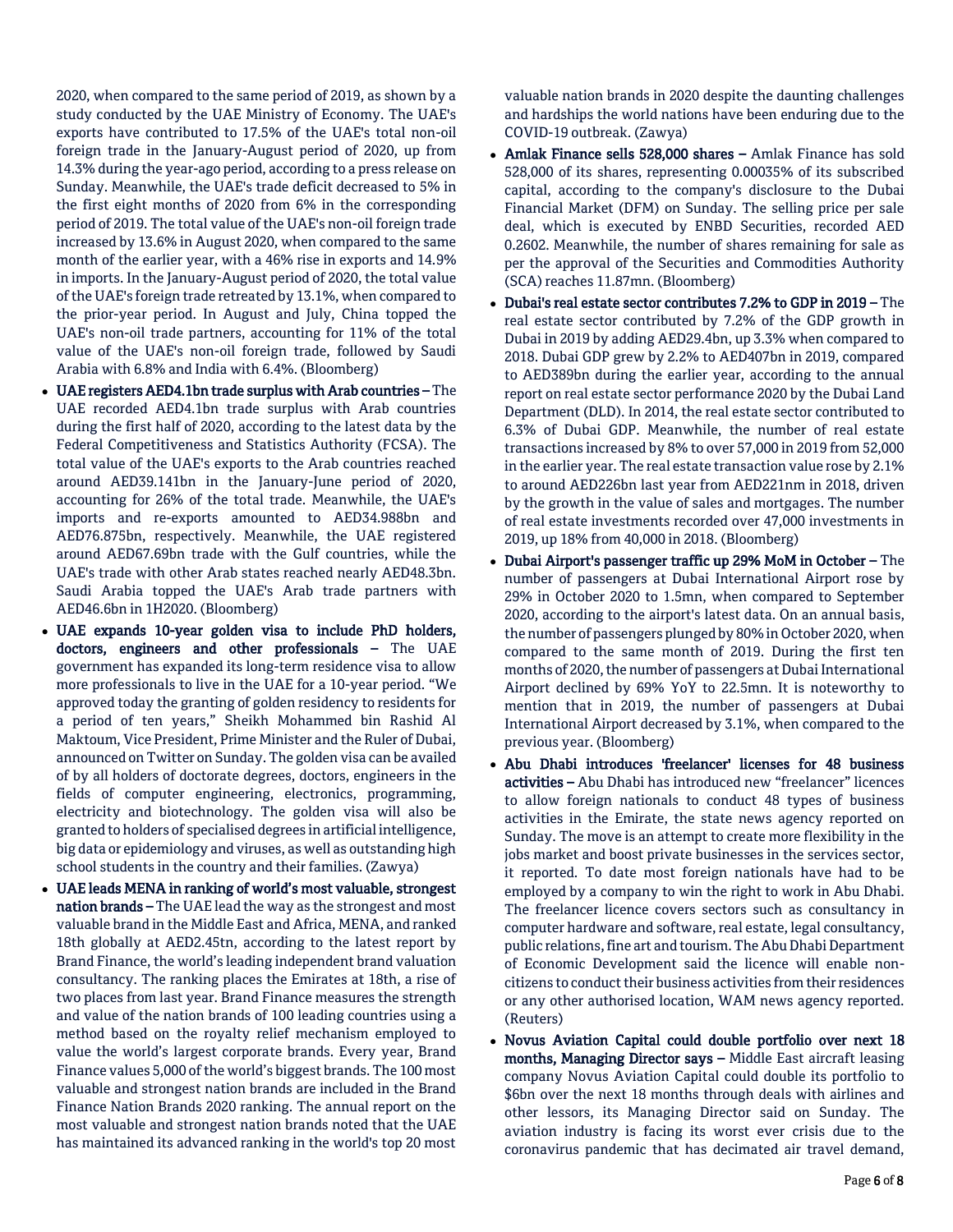forcing airlines around the world into a cash crunch. Dubaiheadquartered Novus, however, sees opportunity to buy during the market downturn to meet demand for smaller aircraft types and certain larger, fuel-efficient jets. (Reuters)